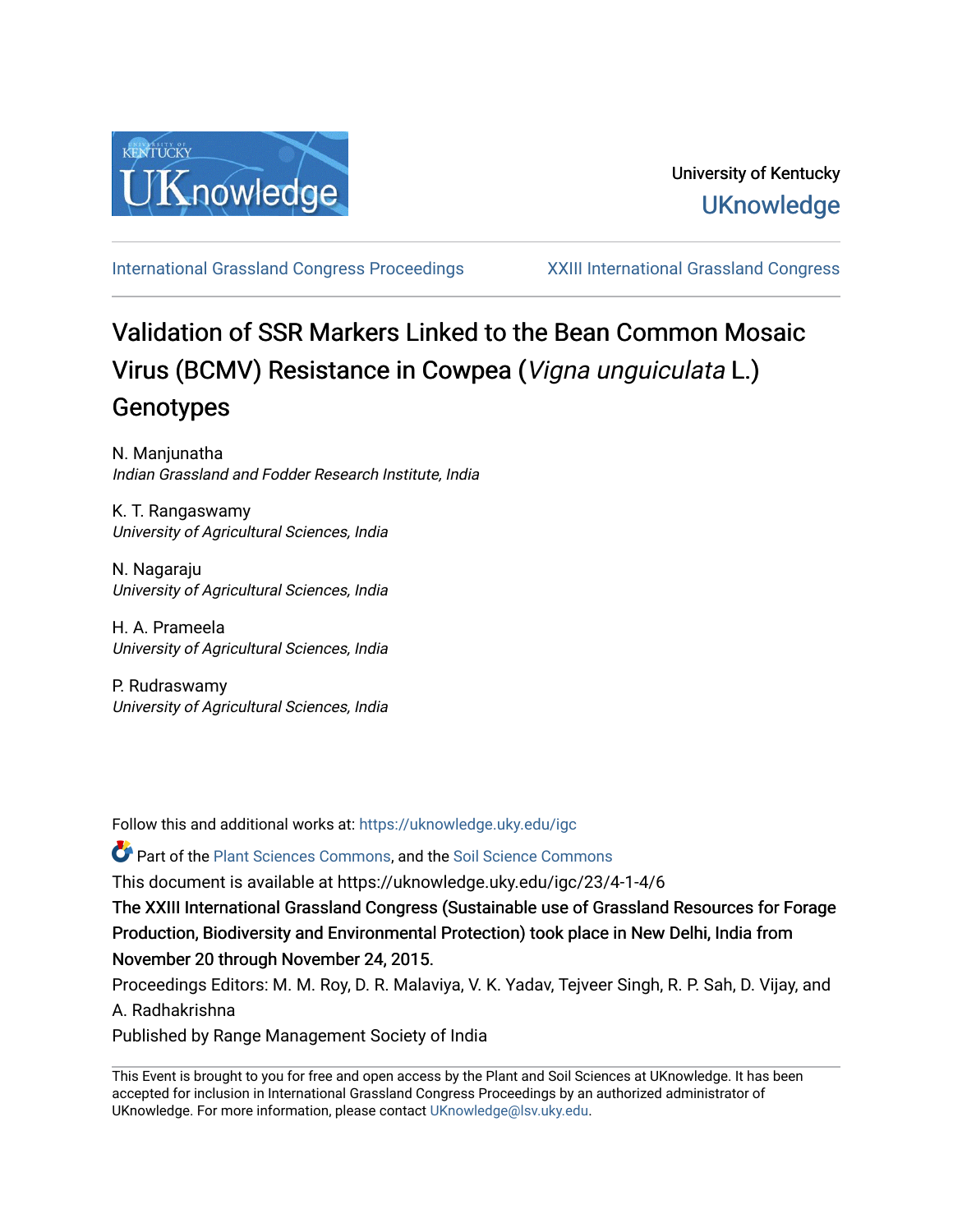Paper ID: 988 **Theme 4.** Biodiversity, conservation and genetic improvement of range and forage species **Sub-theme 4.1.** Plant genetic resources and crop improvement

# **Validation of SSR markers linked to the Bean Common Mosaic Virus (BCMV) resistance in Cowpea (***Vigna unguiculata* **L.) genotypes**

# **Manjunatha N. 1 \*, Rangaswamy K. T. 2 , Nagaraju N. 2 , Prameela H. A. 2 , Rudraswamy P. 3** <sup>1</sup>IGFRI, Jhansi, India <sup>2</sup>Department of Plant Pathology, University of Agricultural Sciences, Bangalore, India

<sup>3</sup>AICRP on Arid legumes, University of Agricultural Sciences, Bangalore, India \*corresponding author e-mail [: manju.ars@rediffmail.com](mailto:manju.ars@rediffmail.com)

**Keywords:** Bean common mosaic virus, Cluster analysis, Cowpea, Genotypes, SSR marker

## **Introduction**

Cowpea, *Vigna unguiculata* (L.) is one of the important grain and fodder legume crops in the world, especially in tropics and subtropics. Which can adapted different climatic conditions such as high temperature and drought. It is not only important as a grain and fodder but also improve fertility of poor soils by fixing atmospheric nitrogen. An estimated cultivated area of cowpea is 12.5mha in worldwide (FAOSTAT, 2013). The grain and fodder productivity of cowpea are greatly affected by a number of biotic factors such as plant pathogens and insect pests. Among plant pathogens, viruses are considered to be a major constraint (Gioi *et al*., 2010). More than 40 viruses are reported from cowpea growing areas of the world.

Among viruses, Bean common mosaic virus (BCMV) is very serious problem on cowpea in southern part of India especially cowpea growing areas of Karnataka. The BCMV is a member of potyvirus group and it can infect other legume crop family. Virus is seed borne and easily spread by aphids. Its chemical and cultural control neither economical nor ecofriendly. The host plant resistance has been proved the best strategy for its management. Hence it is necessary to identify stable resistance sources for BCMV disease in cowpea. Therefore large scale screening is needed to identify the durable resistance among diverse genotypes of cowpea. The basic requirements for any crop improvement programme are genetic variation for the trait of interest.

Assessment of the extent of genetic variability is fundamental for breeding. Earlier morphological traits were used for assessing thegenetic diversities. However morphological characterization alone does not reliably portray the genetic diversity and relationships among the genotypes due to environmental interactions and largely unknown genetic control (Kumar *et al*., 2014). On other hand DNA based molecular markers such as RAPD, RFLP and AFLP assess the genetic diversity in more precise way. Among the molecular markers simple sequence repeat (SSR) or microsatellites are more being used widely. SSR or micro satellites are co-dominant markers that are frequently used to study the genetic diversity in different legume crops. The variation in the number of tandem repeats results in different PCR product lengths. SSRs have become the tool for wide range of application in genotype identification, diversity analysis, QTL analysis, Marker assisted breeding and identification of molecular markers linked to agronomically important genes (Gioi *et al*., 2010; Kumar *et al*., 2014). Therefore study is undertaken to validate SSR markers which are linked to BCMV resistance in cowpea genotypes.

## **Materials and Methods**

**Plant material:** The present investigation was conducted using cowpea germplasm lines obtained from AICRP on Arid legumes, UAS, GKVK, Bangalore. Ninety genotypes were used for screening against BCMV disease under field and glass house conditions using 0-5 disease scoring scale (Diwakar and Mali, 1976). After repeated screening of cowpea genotypes 4 clearly resistant (Immune), 14 resistance, 10 moderately resistance, 10 moderately susceptible 42 susceptible and 10 highly susceptible lines were obtained. Validation of SSR markers *viz*., M15, M80, M135 and Y96 linked to BCMV resistance was carried out in randomly selected 25 genotypes comprise of susceptible (C-152) and resistant genotype (V-5).

**Marker analysis:** Genomic DNA was isolated from the leaf samples of 3 to 4 week old seedlings of randomly selected cowpea genotypes using CTAB extraction method (Sambrook *et al*., 2001). The amplification of template DNA was performed in PCR reaction. Total volume of PCR reaction mixture was made to 25μl, which contains PCR master mix 12.5μl, forward primer 2μl, reverse primer 2μl and template 4μl. PCR conditions for the SSR marker analysis included, an initial denaturation step of 5 minutes at  $94^{\circ}$ C and following 35 cycles of  $94^{\circ}$ C for 1 min (denaturing), 55<sup>°</sup>C for 30 sec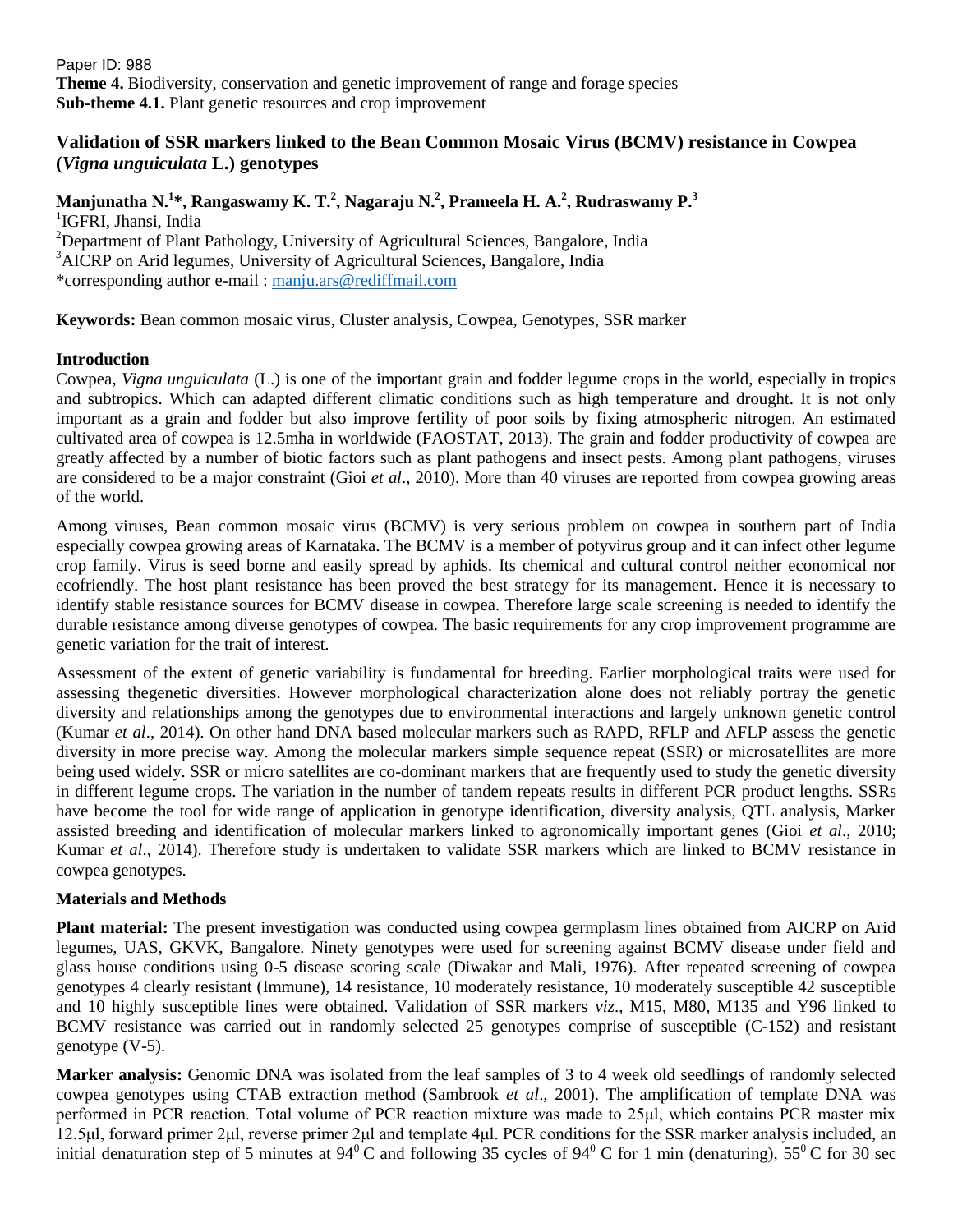(annealing) and  $72^{\circ}$ C for 1mins (extension), with the final step of extension was carried out at 72 for 10 minutes. The amplified products were separated on 4% agarose gel by electrophoresis. Scoring was done manually in terms of positions of the bands relative to the ladder sequentially from the smallest to the largest-sized bands and were transformed to binary matrices and data obtained was analyzed by NTSYSpc (version 2.02).

## **Results and Discussion**

To identify polymorphism between the BCMV susceptible and resistant genotypes randomly 25 cowpea genotypes which showed susceptible and resistant disease reaction were selected for the validation of BCMV resistance linked markers. All markers were amplified to cowpea genotypes clearly. The UPGMA (Unweighted Paired Group Method Using Arithmetic Averages) cluster analysis was performed using amplification data of SSR markers which could be validated and all the 25 genotypes were broadly grouped into two major cluster. Two major cluster again divided in two sub clusters (Sc) at 35% similarity. The 20 genotypes of Sc-I separated as three groups with 65% to 75% similarity, whereas, 5 genotypes of Sc-II formed two different groups with 60% similarity. The clustering of resistant and susceptible genotypes couldn't find clearly among the genotypes. However, genotypes viz., V-5 and IC 8996 clustered in one group showing resistant reaction (Fig. 1). The same pattern of differentiation between resistant and susceptible genotypes was observed in three dimensional principal coordinate analysis (Fig. 2).The reason for improper clustering among genotypes is low level of SSR polymorphism in cowpea than other crops (Gioi *et al*., 2010). The pattern of clustering of resistant and susceptible genotypes against plant diseases using SSR markers analyzed by different researchers in different crops such as in peanut against foliar diseases (Gajjar *et al*., 2014), against yellow mosaic virus in soybean (Kumar *et al*., 2014), yellow mosaic virus resistance in cowpea (Gioi *et al*., 2012). The resistance obtained in this study would serve as source for development of resistance variety against BCMV. This showed that SSR marker can be used to estimate the genetic basis of BCMV resistance in cowpea.



Fig 1. Dendrogram generated using unweighted pair of group method with arithmetic average analysis showing relationship between resistant and susceptible genotypes of cowpea using four SSR markers